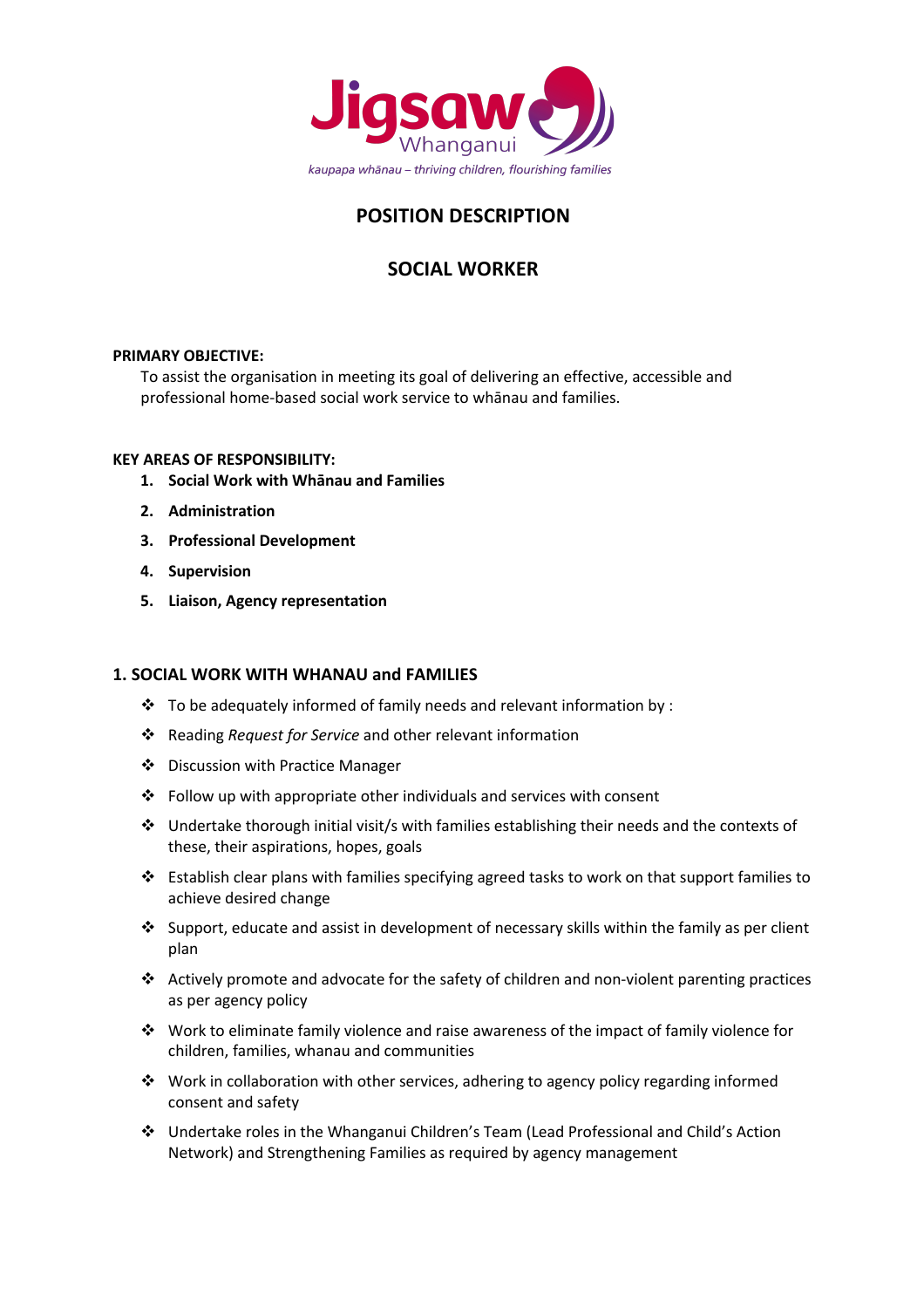- $\div$  Attend Family Group Conferences, case consults, whanau and family meetings, review meetings and other client related meetings as necessary.
- v Advocate for whānau, families and their children; assist them to access resources and build networks of support
- v Ensure *jigsaw whanganui* policies regarding client privacy are maintained
- v Work within ANZASW Code of Ethics, *jigsaw whanganui* Code of Ethics, Procedures and Policies

## **2. ADMINISTRATION**

- \* Keep all client information up-to-date in the agency's client management system
- $\cdot \cdot$  Review progress of plans and goals with whānau and families
- $\div$  Complete final evaluations with whānau and families
- v Ensure Practice Manager has knowledge of family plans, goals, reviews and progress of whānau and families
- $\div$  Ensure leave applications, time-sheets and travel claims are accurate, submitted on time and adhere to agency policy

## **3. PROFESSIONAL DEVELOPMENT**

- ❖ Actively reflect on social work practice
- $\div$  Maintain and demonstrate a commitment to ongoing professional development
- v Attend relevant on-going professional development after consultation with Executive Officer
- $\triangleleft$  Attend and actively participate in all staff development sessions organised by Executive **Officer**
- $\cdot \cdot$  Participate in performance reviews and agency evaluations
- $\triangleleft$  Attend and participate in team meetings
- $\cdot$  Attend and participate in organisation meetings as required
- ❖ Maintain competency for SWRB registration

## **4. SUPERVISION**

- $\cdot$  Attend and participate in regular case management supervision with Practice Manager
- $\cdot \cdot$  Participate in external supervision as per agency policy
- $\div$  Participate in Peer Supervision as organised and directed by Executive Officer
- $\div$  Co-work with other jigsaw whanganui staff and/or students as directed and supervised by Executive Officer and Practice Manager

## **5. AGENCY REPRESENTATION & AGENCY ACCOUNTABILITY**